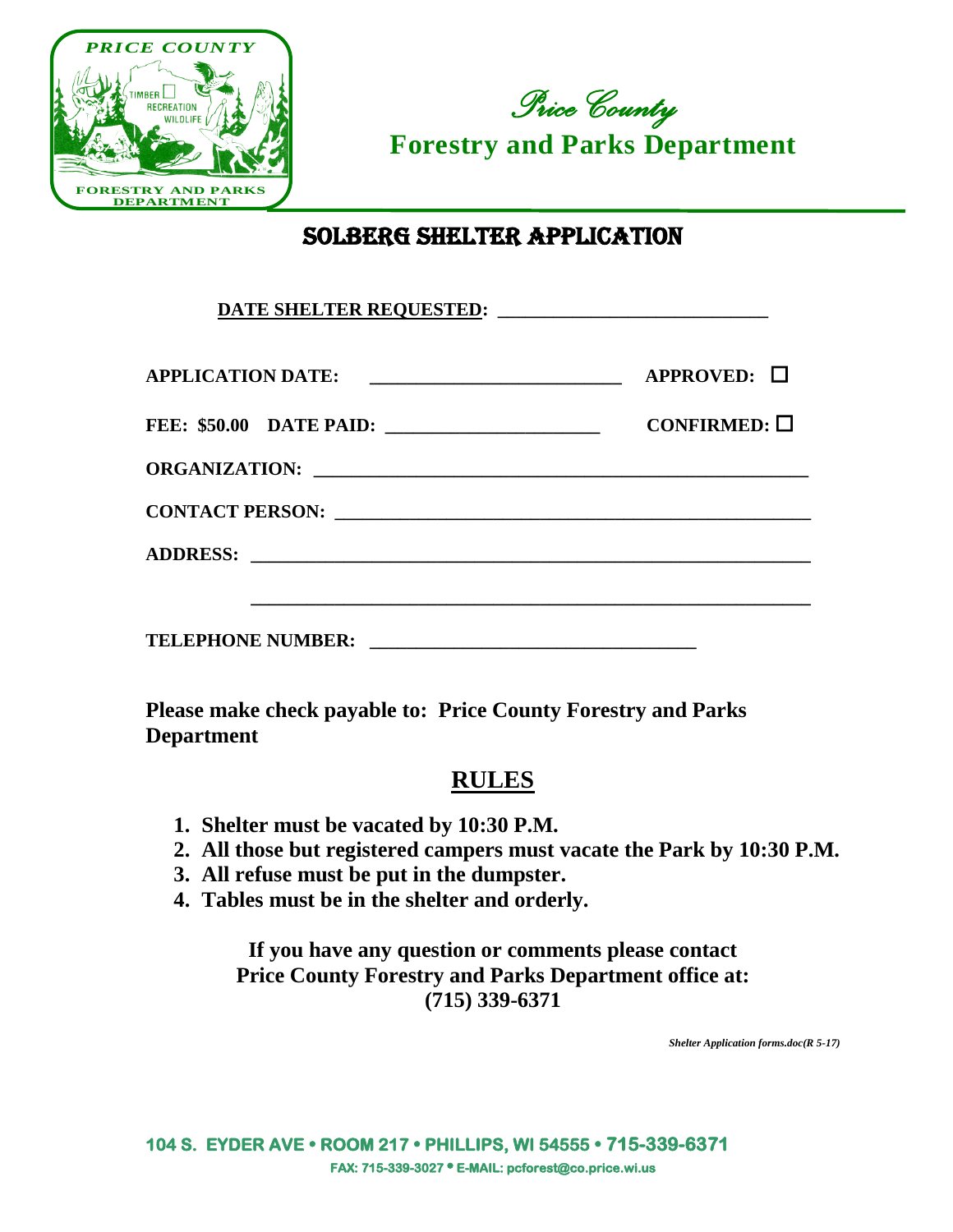



## TIMM'S HILL SHELTER APPLICATION

**DATE SHELTER REQUESTED: \_\_\_\_\_\_\_\_\_\_\_\_\_\_\_\_\_\_\_\_\_\_\_\_\_\_**

| <b>APPLICATION DATE:</b><br><u> 1980 - Jan James James Barnett, fizik eta idazlear (</u> | $APPROVED: \Box$     |
|------------------------------------------------------------------------------------------|----------------------|
|                                                                                          | CONFIRMED: $\square$ |
|                                                                                          |                      |
|                                                                                          |                      |
|                                                                                          |                      |
|                                                                                          |                      |
| <b>TELEPHONE NUMBER:</b>                                                                 |                      |

**Please make check payable to: Price County Forestry and Parks Department**

## **RULES**

- **1. Shelter must be vacated by 9:30 (Gates are closed at this time).**
- **2. All refuse must be put in the garbage cans.**
- **3. Tables must be in the shelter and orderly.**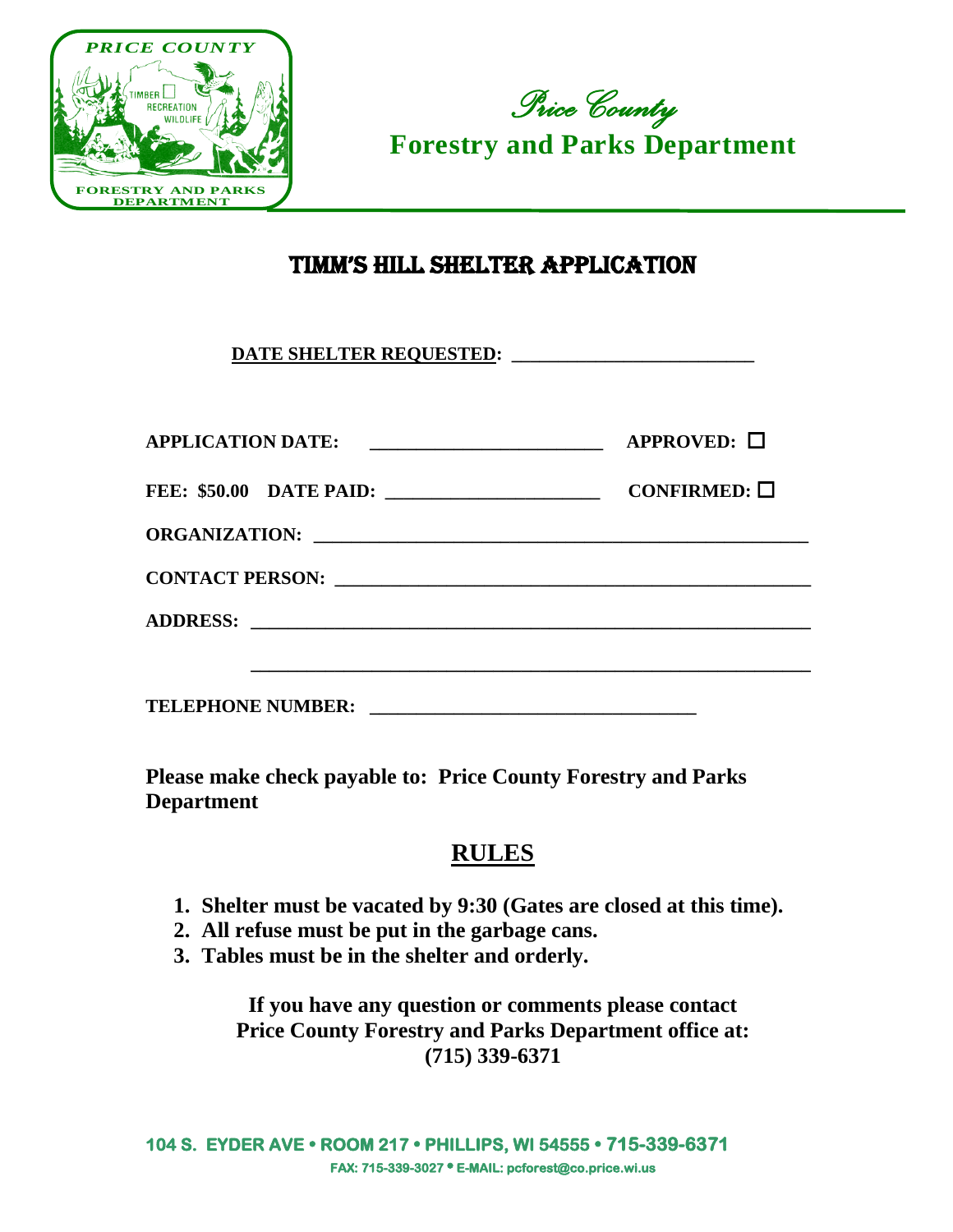



# TUSCOBIA TRAILHEAD PARK SHELTER APPLICATION

**DATE SHELTER REQUESTED: \_\_\_\_\_\_\_\_\_\_\_\_\_\_\_\_\_\_\_\_\_\_\_\_\_\_\_\_\_\_**

| <b>APPLICATION DATE:</b><br><u> 1989 - Jan James James James James James James James James James James James James James James James James Ja</u> | $APPROVED: \Box$     |
|---------------------------------------------------------------------------------------------------------------------------------------------------|----------------------|
|                                                                                                                                                   | CONFIRMED: $\square$ |
|                                                                                                                                                   |                      |
|                                                                                                                                                   |                      |
|                                                                                                                                                   |                      |
|                                                                                                                                                   |                      |
| <b>TELEPHONE NUMBER:</b>                                                                                                                          |                      |

**Please make check payable to: Price County Forestry and Parks Department**

#### **RULES**

- **1. Shelter must be vacated by 10:30 P.M.**
- **2. All refuse must be put in the dumpster.**
- **3. Tables must be in the shelter and orderly.**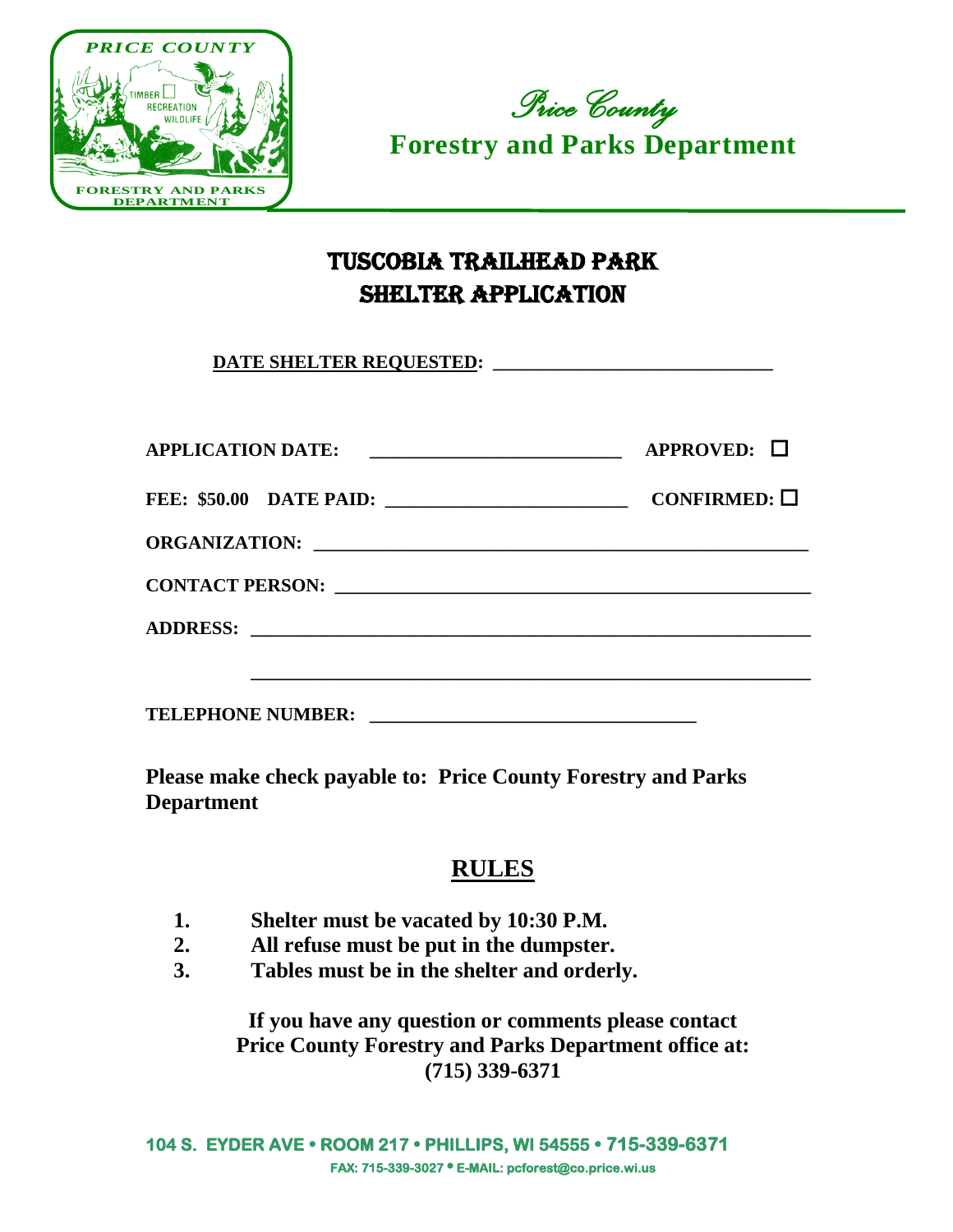



# SMITH LAKE COUNTY PARK SHELTER APPLICATION

| APPLICATION DATE:                        | $APPROVED: \Box$     |
|------------------------------------------|----------------------|
|                                          | CONFIRMED: $\square$ |
|                                          |                      |
| CONTACT PERSON: New York CONTACT PERSON: |                      |
|                                          |                      |
|                                          |                      |
| <b>TELEPHONE NUMBER:</b>                 |                      |

**Please make check payable to: Price County Forestry and Parks Department**

### **RULES**

- **1. Shelter must be vacated by 10:30 P.M.**
- **2. All those but registered campers must vacate the Park by 10:30 P.M.**
- **3. All refuse must be put in the dumpster.**
- **4. Tables must be in the shelter and orderly.**